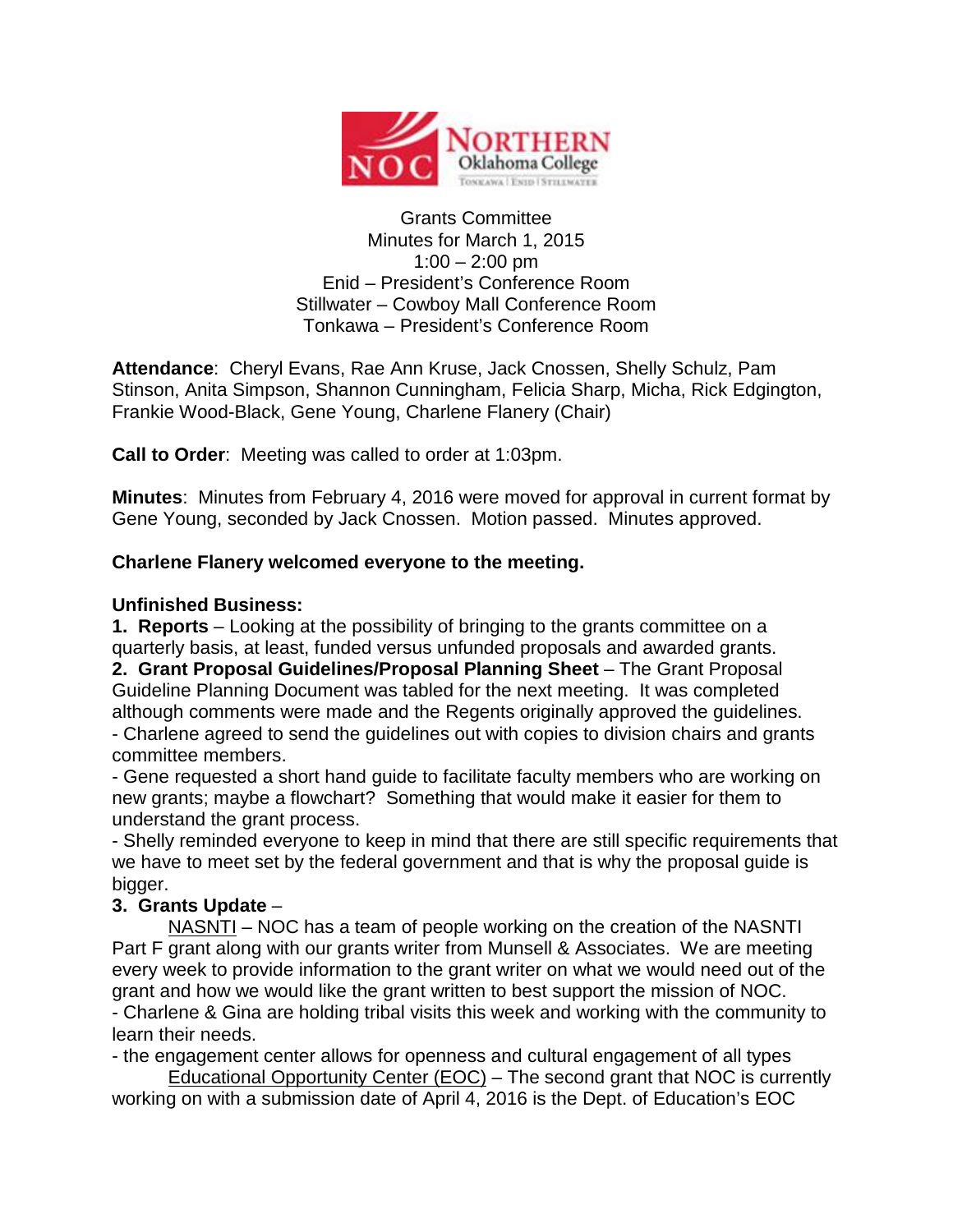grant. This grant is being written in-house with a team from NOC. Because the work is slow on the EOC grant writing, a proposal planning sheet has not been completed. As of today, we do not know all of the variables to place on the sheet. We should get the proposal done shortly and will send the proposal planning sheet around by email.

- Competitive Preferences
- Engagement with the families
- Public information campaign
- Guidance on re-entry into the work force
- Career workshops

Question is – what resources \$\$, space, etc. is needed?

NOC is focusing on 10 counties in our traditional service area. After reviewing the statistics, the college going rate in the towns within those 10 counties is < 50%; in some it is  $<$ 20%

From Census data statistics; Department of Education, etc.

Frankie Wood-Black could provide some statistics from Bureau of Labor Statistics if EOC team would like them for the grant proposal. Answer: Yes, please.

## **New Business**

**1. PHA Healthier Campus Initiative** – a discussion about initiative decided that NOC is interested in obtaining the certification for NOC. Everyone appeared to be in agreement over this and sending this initiative back to wellness committee to handle the process. NOC recently negotiated their vendor contract with coke vendor but has not yet renegotiated with the candy machines vendor. So it would be possible to add healthier choices in the vending machines.

- OSU currently has this designation on its website. They are the only ones in Oklahoma with this designation

- to join NOC would need to meet 23 of the listing guidelines

- the cost to be designated is \$700 per year and there is a Memorandum of Agreement (MOU)

**2. Grant Opportunities Shared/Discussed** – Charlene went over the list of grant opportunities that she has sent out to faculty members and division head/chairs. The complete list was on the agenda.

3**. TRiO's Training Program** – This program was not what we believed it to be. Charlene, Shelly and Erin McCoy all listened to the webinar about this program. Where we thought it was a grant proposal to obtain TRiO training on all of the TRiO grants, it is not. This program is to hold a workshop or symposium on 1 of 6 topics and train other TRiO staff members all across the nation on how to handle TRiO upon their return home. Depending on which of the 6 areas you choose, you're looking at between 250 to 300 participants to train. Taking the time to watch the webinar was extremely helpful in that it thoroughly explained what the program was all about. And, as Dr. Evans said, it is not in our mission. So NOC will not be applying for this grant program.

Next date and time to be determined by doodle poll. Will be the first week in April. Look for the doodle poll.